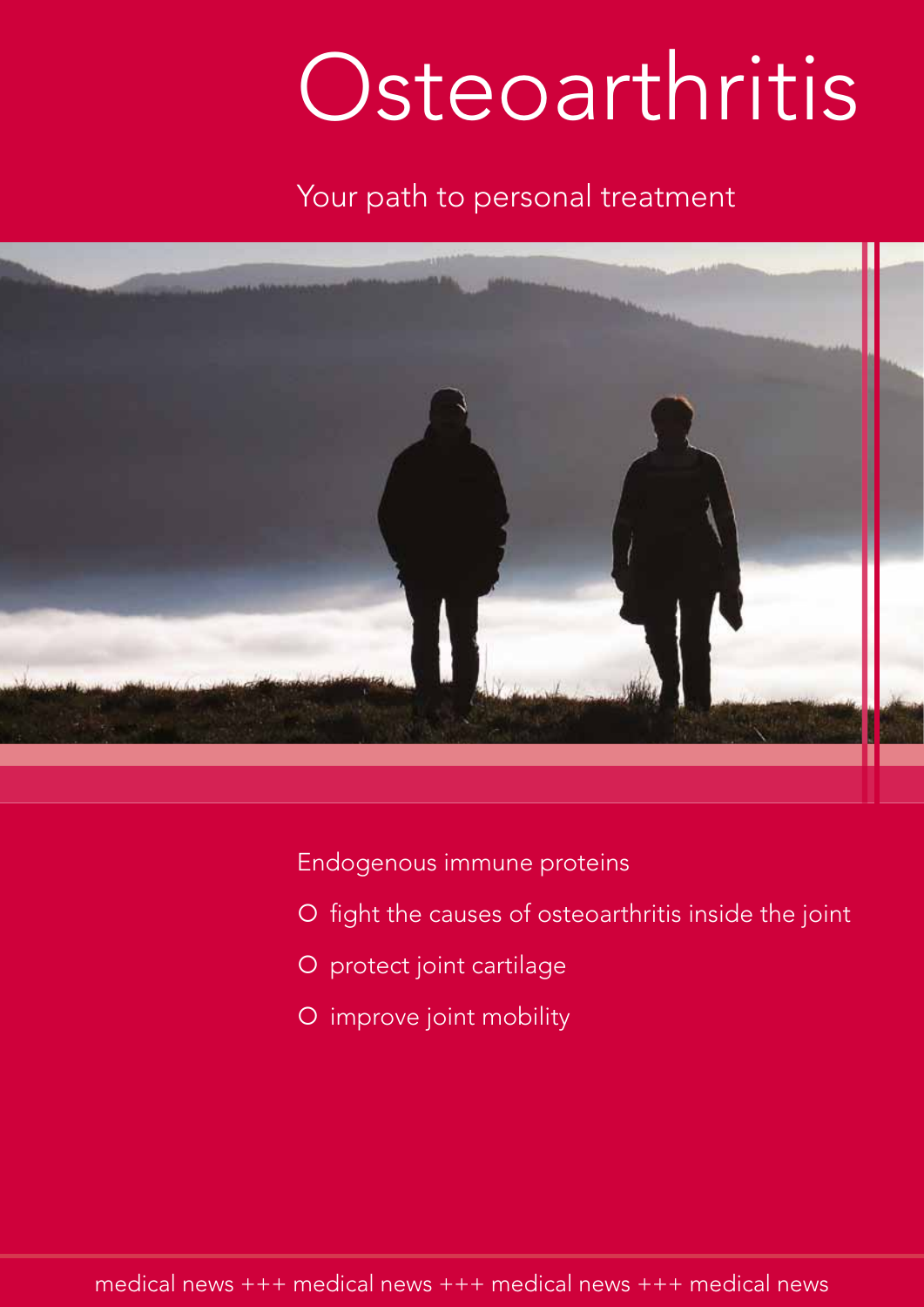# Content

- 1 Joint pain something CAN be done
- Osteoarthritis can strike anyone
- Causes of osteoarthritis
- The amazing knee joint
- Cartilage your natural shock absorber
- Early symptoms of osteoarthritis
- Stages of joint disease
- Pain: your body's alarm signal
- Molecular orthopedics
- "Bad proteins" destroy cartilage
- "Good proteins" protect cartilage
- Treatments for osteoarthritis
- 13 Orthokine®-therapy
- 14 When is Orthokine®-therapy indicated?
- What can you expect as a patient?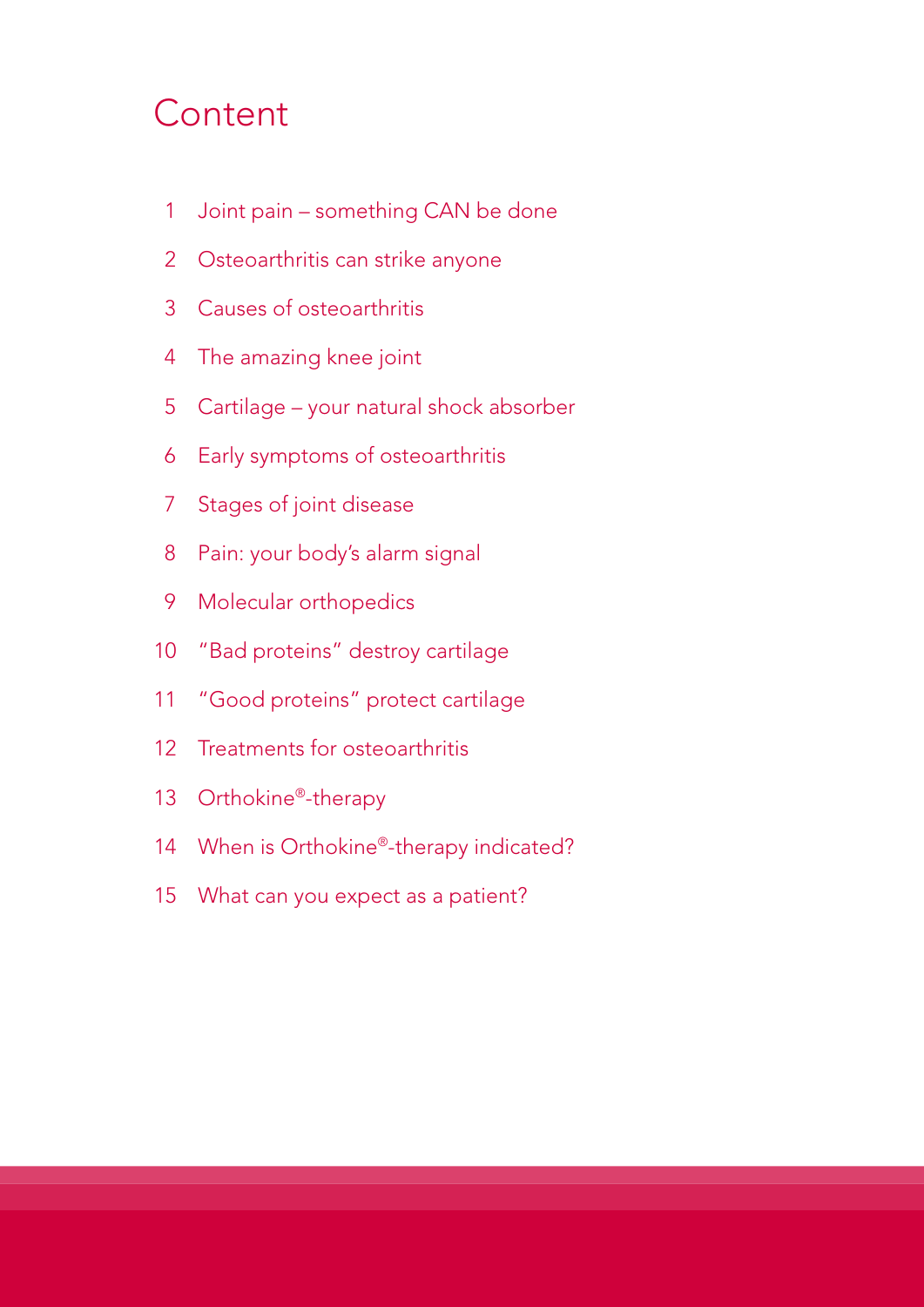## Joint pain – something CAN be done

In every day life, being independent and active as we grow older is an ideal that most of us strive for. Joint pain and back pain interfere with our ability to go about our daily activities and to participate in sports and other recreational and professional activities. Many sports, such as jogging, golf or skiing, put a great deal of stress on the joints. It is therefore extremely important that our joints continue to function smoothly and without pain into advanced age. Mobility is a major determinant of our quality of life.

Joint problems are frequently caused by the degeneration of cartilage. As the cartilage breaks down, pain and restricted mobility ensue. Osteoarthritis, one of the most widespread causes of pain and disability in the Western world, has set in.

As common as degenerative joint disease is, little is known about the underlying causes. Conventional treatment, in a nutshell, has been limited to reducing the pain for as long as possible. Finally, when pain control is no longer effective, the damaged joint is surgically replaced with an artificial one.

Is it possible to influence the disease mechanisms that cause osteoarthritis? What can be done to slow or even stop the degenerative processes altogether?

These are the problems Molecular Orthopedics is concerned with. The goal of this discipline is to decode the language of the cells, to better understand diseases of the musculoskeletal system and to develop new treatment approaches based on knowledge of the biological causes underlying them.

One of these treatment approaches is the Orthokine®-therapy, which was developed by two German medical researchers, orthopedist Dr. Peter Wehling and molecular biologist Dr. Julio Reinecke of Düsseldorf, in collaboration with Prof. Chris Evans of Harvard University and Prof. Paul Robbins of the University of Pittsburgh. In Orthokine®-therapy, immune proteins that fight pain and inflammation are produced from the patient's own blood. They are referred to as endogenous immune proteins, meaning that they are derived from or originate within the patient's own body.

These immune proteins – blood proteins that play a role in the functioning of the immune system – have the ability to protect cartilage and improve joint mobility. While this treatment is used primarily for osteoarthritis of the knee, hip and other joints, the same approach can also be used to treat back pain, with excellent results.

University hospitals both in Germany and abroad have had positive results with these new therapies. Clinical studies show that treatment of arthritis and back pain with Orthokine® is safe and effective.

The purpose of this brochure is to give patients up-to-date and accurate information about modern treatment options for osteoarthritis. The more patients know about the rationale for various methods of treating their disease, the better the treatment outcomes. If you have recently been diagnosed with osteoarthritis, we hope that the information herein will allow you to face the future more optimistically and look forward to enjoying good health, vitality and an active lifestyle into old age.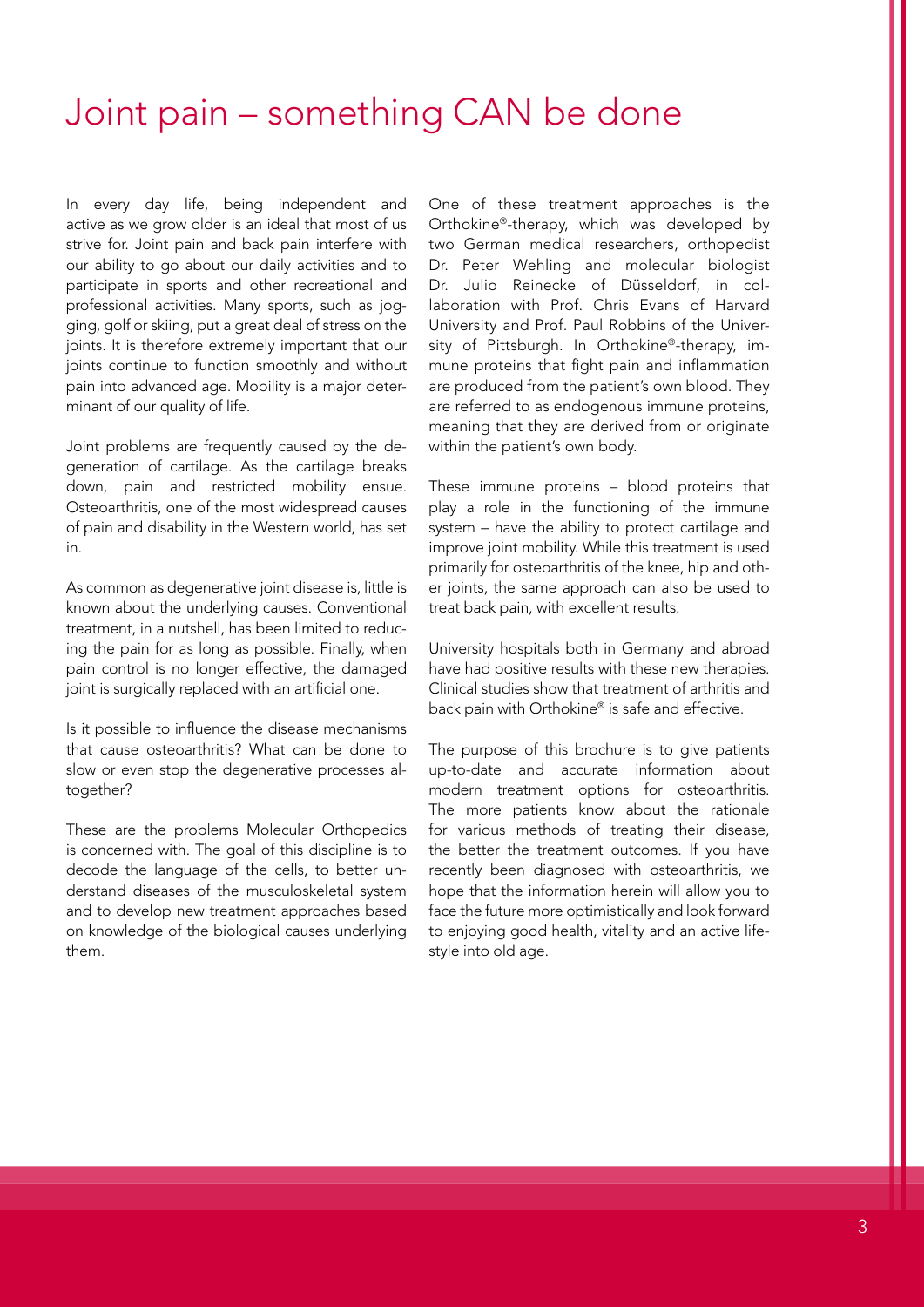### Osteoarthritis can strike anyone

Osteoarthritis is part of the natural aging process that affects us all, as it is normal for the cartilage in the joints to break down over time. Osteoarthritis often develops very slowly over many years, and only becomes painfully debilitating when damage to the joint has already occurred. Osteoarthritis can affect any of the body's joints, particularly the knee, hip and hand joints, as well as the joints of the spine.

Up to 10% of the population in the developed countries suffer from osteoarthritis, with the knee being the most frequently affected joint. In recent studies, ten percent of people over the age of 55 reported pain and stiffness in their knees, and had x-rays which showed signs of degeneration of the knee joint.

Osteoarthritis of the knee and hip joints are among the top ten complaints diagnosed by orthopedists. They are among the 30 most frequent disorders for which hospitalization is required. In 2004, more than seven billion euros were spent in Germany alone for the treatment of osteoarthritis. Degenerative joint and spine disease also accounts for a considerable portion of all cases of disability, early retirement and rehabilitation, and as such is one of the greatest contributors to lost productivity out of all chronic diseases.

#### Risk Factors

- O sports injuries
- O repetitive overuse, often related to work
- O lack of exercise
- O obesity
- O bone fractures
- O joint inflammation
- O bone diseases
- O neurological disorders
- metabolic diseases, e.g. diabetes
- O congenital deformations, such as bowlegs or knock-knees
- O genetic factors

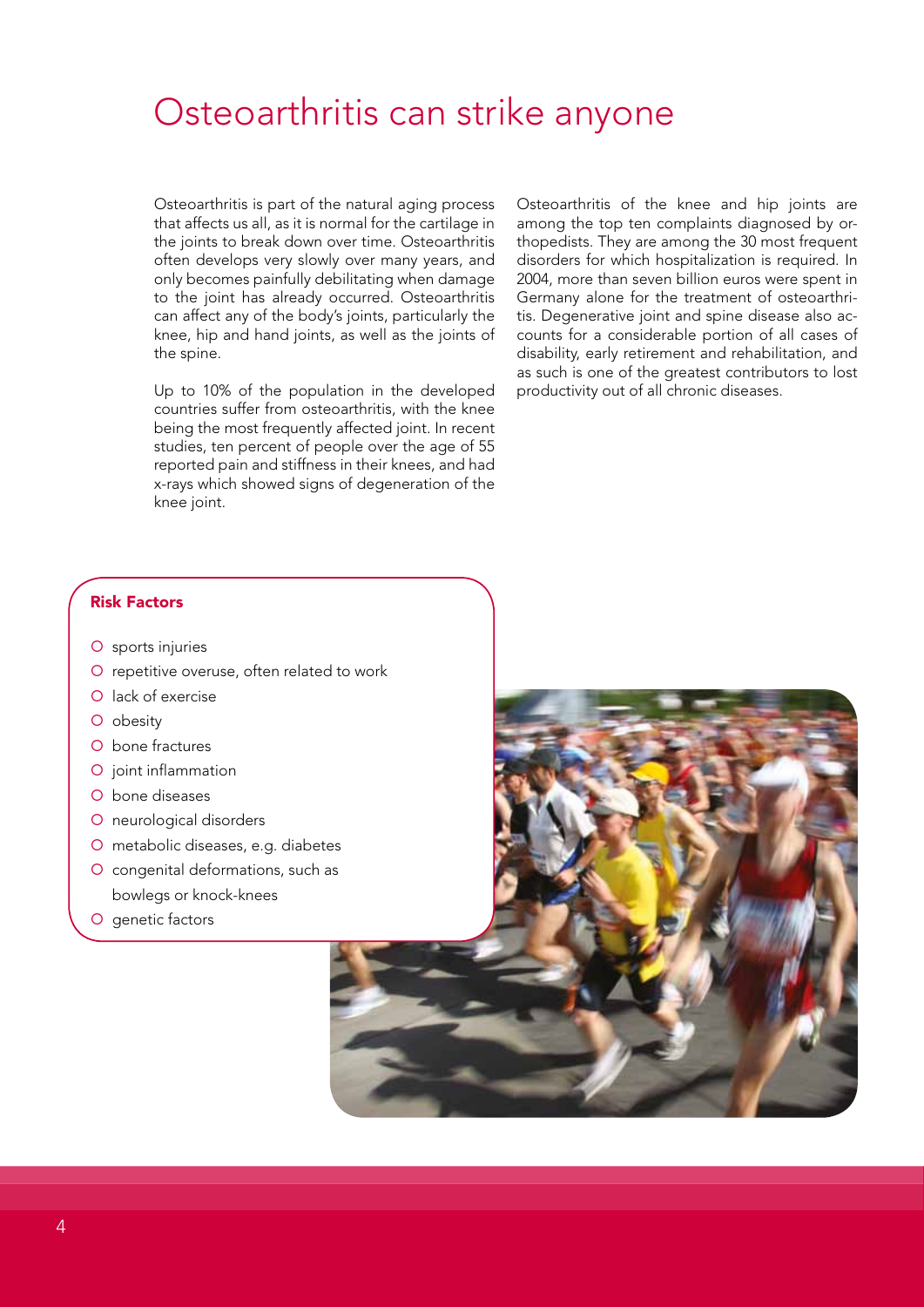# Causes of osteoarthritis

Osteoarthritis can be triggered by a variety of factors such as excessive stress on joints due to over-use, poor posture, musculoskeletal misalignment or sports injuries.

It affects mainly older people or people whose work involves hard physical labor or repetitive actions, as well as athletes and people who are overweight. In the case of athletes, wear and tear on the joints is caused by pushing the body to its limits repeatedly; in the case of obese people, it is caused carrying by excess weight. Deformations such as bowlegs and knock-knees can also lead to chronic strain, which in turn leads to joint degeneration. Furthermore, as we age, the layer of cartilage that cushions the joint generally loses water and elasticity.

Along with these mechanical processes, inflammation also plays a role. Pieces of cartilage may break off and float around in the joint, irritating the synovial membrane that forms the inner lining of the joint capsule. This causes the joint to become inflamed and swell up. This is sometimes referred to as "inflammatory arthritis." The inflammatory changes to the synovial membrane prevent nutrients from entering the cartilage, thereby further accelerating the disease process.

Thus, there are risk factors that may contribute to osteoarthritis. In the early stages at least, osteoarthritis is in many cases a natural result of the body's aging process. But since not everyone ages in the same way, onset and severity of the condition vary widely from one person to another.

#### At a glance

- O Osteoarthritis is a chronic illness of the joints and the spine
- O It can affect any joint in the body
- O The knee is particularly susceptible to osteoarthritis
- Damage tends to begin within the articular cartilage
- Cartilage: a tissue without blood vessels

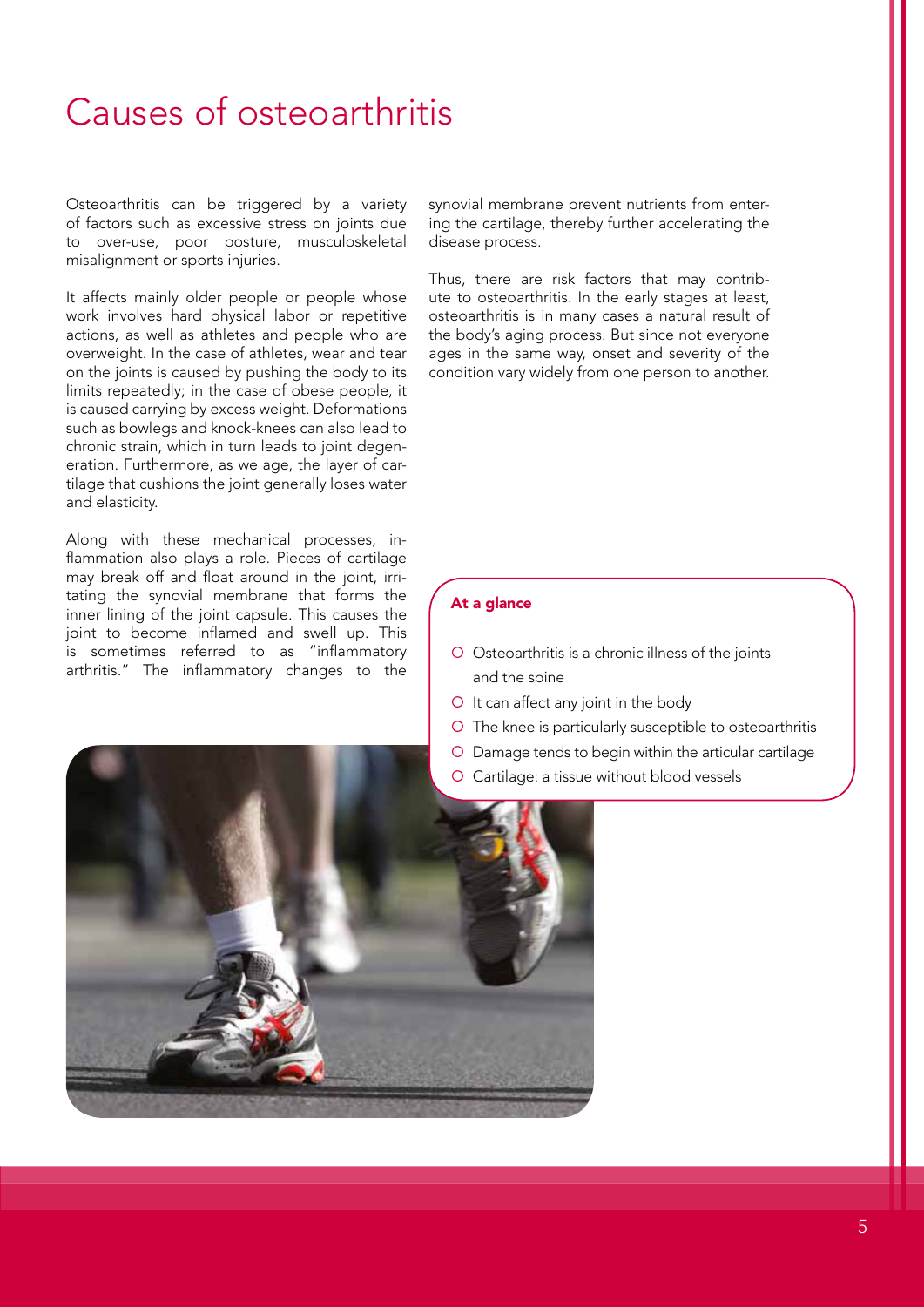## The amazing knee joint

Although we are not consciously aware of it, our knee joints move thousands of times a day, absorbing abrupt shocks and sudden turns, carrying our body weight and keeping us stable. Given the multidirectional stresses and strains to which they are subjected, it is hardly surprising that the knees are more likely to be injured or wear out than any other joint in the body. So it makes sense to take a closer look at this hardworking joint.

#### The largest joint in the body

The knee joint works like a hinge: it can bend (flex) and straighten (extend), and it also rotates slightly to allow the lower leg to turn in or out. The joint is formed by the ends of the femur (thigh bone) and the tibia (shin bone). The bone ends are covered by a layer of elastic cartilage (articular cartilage) that acts both as a bearing, allowing the bones to slide freely on one another, and as a shock absorber.



The ends of the bones and the cartilage are enclosed by an articular capsule. The inner layer of the capsule, the synovial membrane, contains many nerves and blood vessels. It produces a fluid (synovial fluid) that lubricates the joint and nourishes the cartilage.

Four ligaments connect the bones of the knee and provide stability to the joint:

- the medial and lateral collateral ligaments, located on the inner and outer sides of the joint, provide lateral stability when the knee is extended.
- the anterior and posterior cruciate ligaments cross in the center of the knee and limit the joint's rotational or twisting motions.

The meniscus, or meniscal cartilage, consists of two crescent-shaped cartilage discs, the medial (inner) and lateral (outer) menisci, that provide improved contact and cushioning between the ends of the femur and tibia bones. Most importantly, they distribute the weight of the body over a larger surface area and thus reduce the pressure on the articular cartilage. In a healthy knee, as much as 50 percent of the load on the joint is transferred to the menisci, thus reducing the pressure on the articular cartilage by half.

The knee joint is a complex structure and therefore vulnerable to injury and premature wear.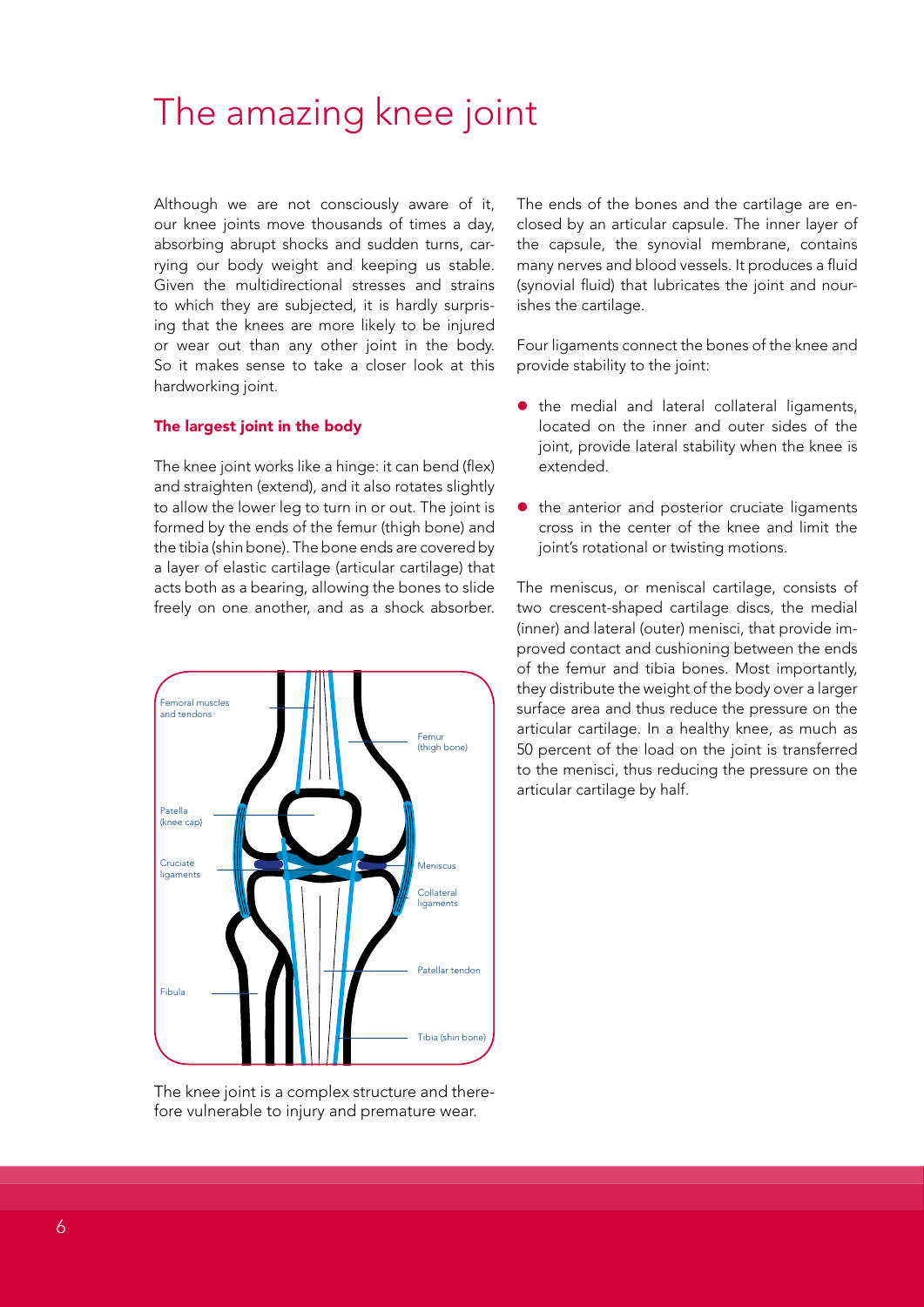# Cartilage – your natural shock absorber

Injuries to cartilage, even small ones, weaken the cartilage and mean that even normal, everyday movements tend to cause additional strain on the remaining healthy cartilage. As a result, once the process of cartilage breakdown has begun, it has a tendency to spread.

#### Cartilage – a very special tissue

Articular cartilage is unusual in that normal, healthy cartilage contains no blood vessels. This means that cartilage does not obtain vital nutrients from the blood as other body tissues do. It also means that cartilage cannot repair itself. Cartilage cells are supplied with nutrients solely from the synovial fluid that fills the spaces between the bones of the joint. In order to "feed" the layer of cartilage that covers the ends of the bones, it is vital that compression or stress on the joint be alternated with decompression or release of stress. This is why exercise is so important for keeping joints healthy. When pressure is exerted on the joint, used or waste matter is pressed out of the cartilage, and during the decompression phase, the cartilage is bathed in new synovial fluid containing "fresh" nutrients. Also, because the "highways" of the blood vessels do not reach the cartilage, the immune system also has no direct contact with cartilage. Consequently, antigens and antibodies can only reach the joint indirectly. Drugs such as painkillers also cannot reach the cartilage by the normal route of the blood supply, and therefore higher concentrations are generally needed to be effective. However, substances that are injected directly into the joint itself circumvent this difficulty and are able to act directly on the tissues, including cartilage.

#### Tips for healthy knees

- Even minor cartilage injuries should be taken seriously.
- O Exercise keeps cartilage healthy by keeping the synovial fluid moving.

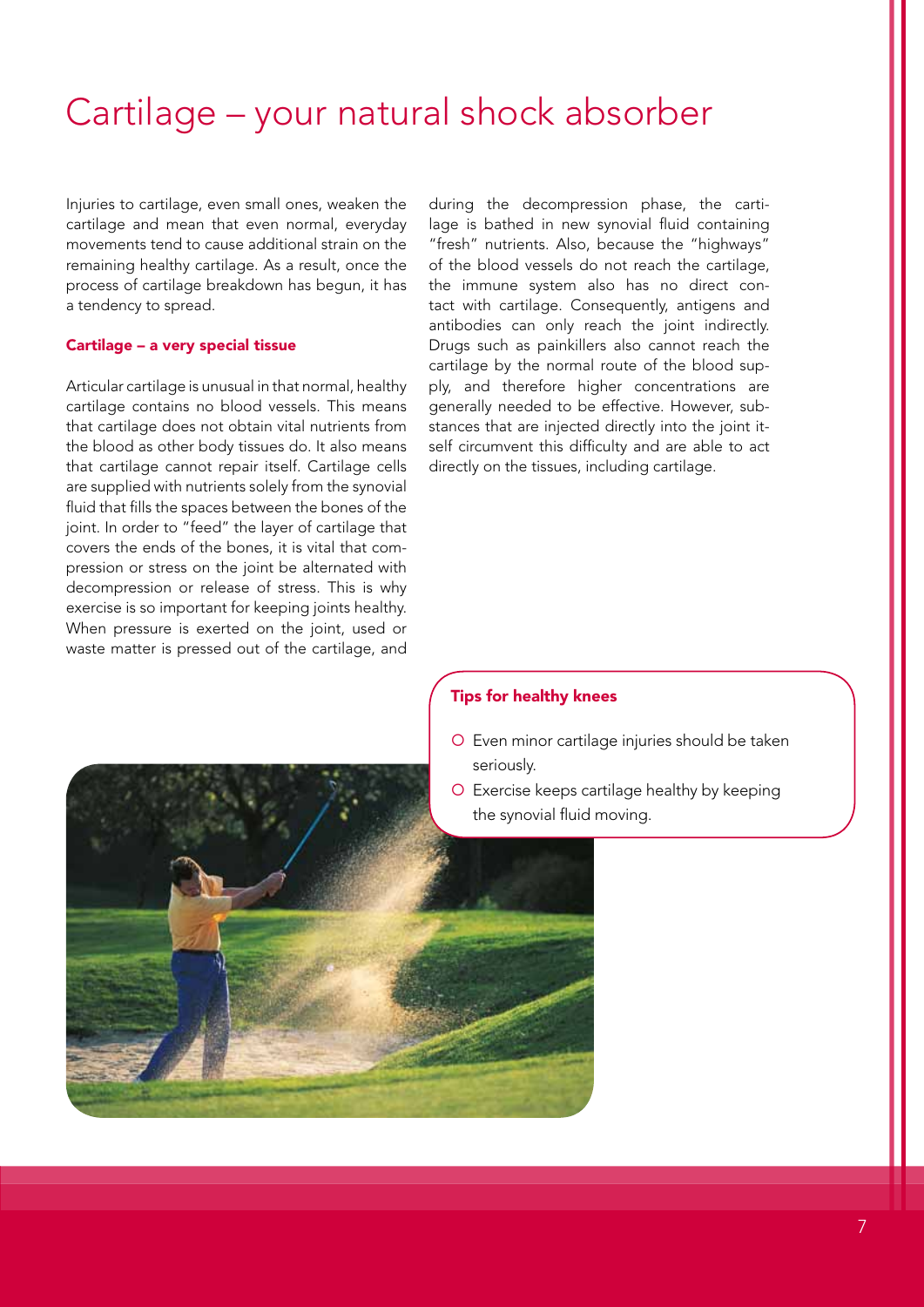# Early symptoms of osteoarthritis

The first signs of osteoarthritis of the knee joint are stiffness or tightness in the knee, especially first thing in the morning or after extended periods of sitting or lying down. Pain upon straightening the knee joint is another warning signal.

#### Typical symptoms

- O pain or stiffness upon getting up in the morning or after a long period of inactivity
- O pain during or after activity
- O limited range of motion
- O swelling of the joint (swelling and heat usually indicate inflammation)
- O pain at night or while sitting
- O pain brought on by a change in weather
- O crunching or crackling in the joint
- O difficulty climbing or descending stairs

As the person continues to move around and the knee joint is "warmed up," the pain generally becomes less intense or disappears altogether. However, after extended periods of activity it will return.

Crunching or grinding sounds in the joint (crepitation) may also occur. Patients often report that the pain is worse during cold, damp weather.

As the disease progresses, pain may also occur at night or when the person is at rest. Going up – and especially down – stairs becomes difficult. Getting on or off a bus or climbing into or out of a car is painful.

Once deterioration of the cartilage layer has progressed to a certain point, the underlying bone will also be affected.

#### Tips for healthy knees

 At the first signs of pain or stiffness in the joints, whether at night, first thing in the morning or during activity, seek the advice of your physician. The sooner treatment is begun, the better your chances of recovery!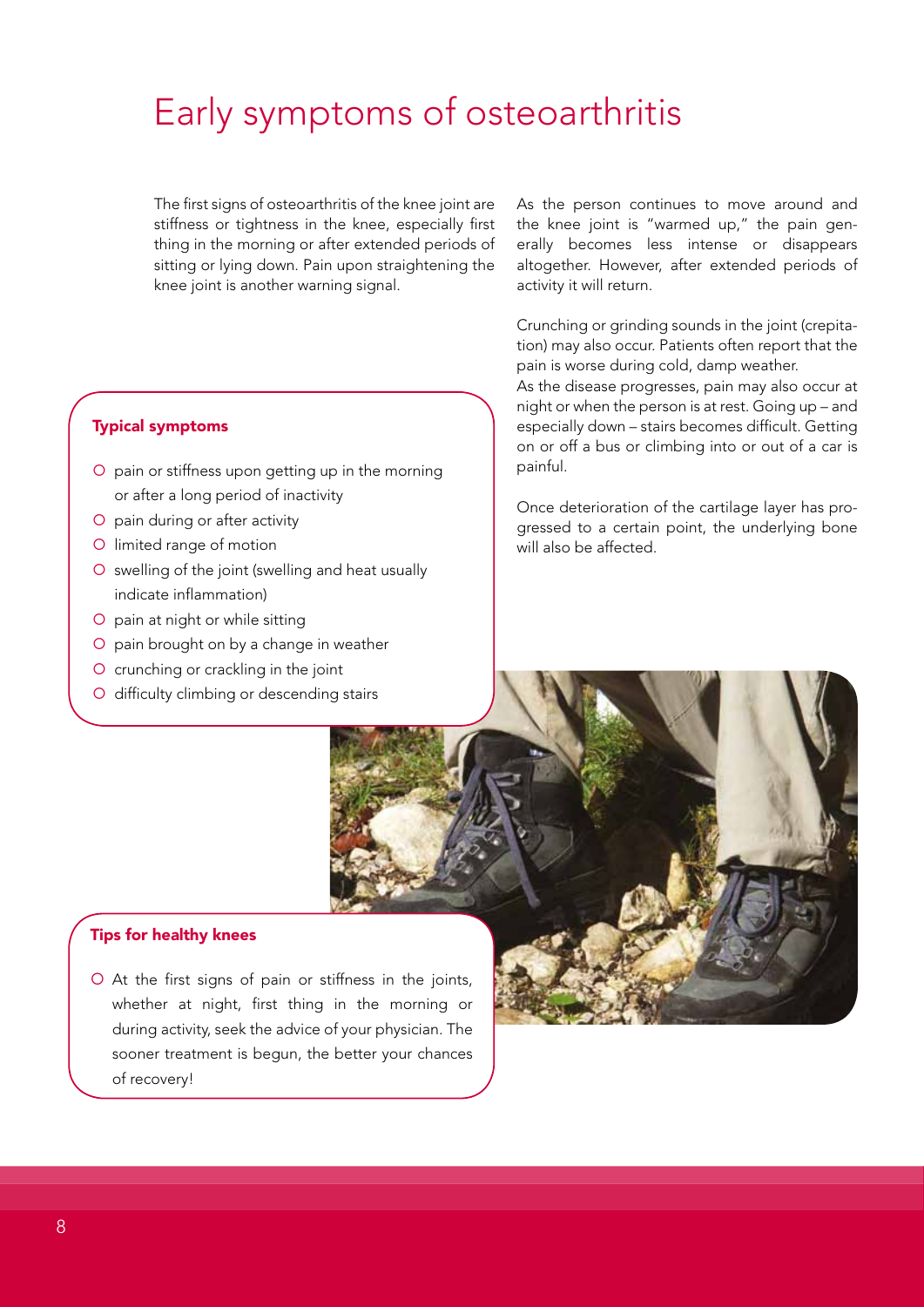# The stages of joint disease

#### Early stage

In the early stage, cartilage damage is still minor. Fine cracks and contusions may be so small that they are often overlooked, but they weaken the cartilage and make it susceptible to further deterioration.

This damage, however minor, reduces the loadbearing surface area of cartilage in the joint. Healthy areas of cartilage are subjected to even greater loads.

At this stage, pain in the joint usually goes away with rest.

#### Moderate stage

In the moderate stage, symptoms of osteoarthritis such as pain and stiffness become noticeable. Over time, the small cracks and damaged areas deteriorate into larger fissures and irregularities in the cartilage. Holes and pitting in the surface of the cartilage may form lesions that extend right to the bone. As the cartilage wears down, and bone spurs (calluses) may form along the joint margins.

Pain may become worse as the day goes on.

#### Late stage

In the advanced stage of joint disease, cartilage has worn away from the bone surface or disappeared completely. The ends of the bone are exposed and rub against the opposing bone without cushioning or protection of any kind. Because the bones are touching, the joint space disappears. At this stage there is severe inflammation, and the joint is often so stiff and painful that it is completely immobilized. The only way to restore function at this point is to replace the joint with an artificial one.

#### **Diagnosis**

Thanks to modern imaging procedures such as magnetic resonance imaging (MRI), pathological changes to articular cartilage can be identified in the early stages. Doctors classify the severity of joint disease according to stages I to IV. In an MRI, the stages can be clearly discerned. This is important because the type of treatment will depend on the severity of the disease.

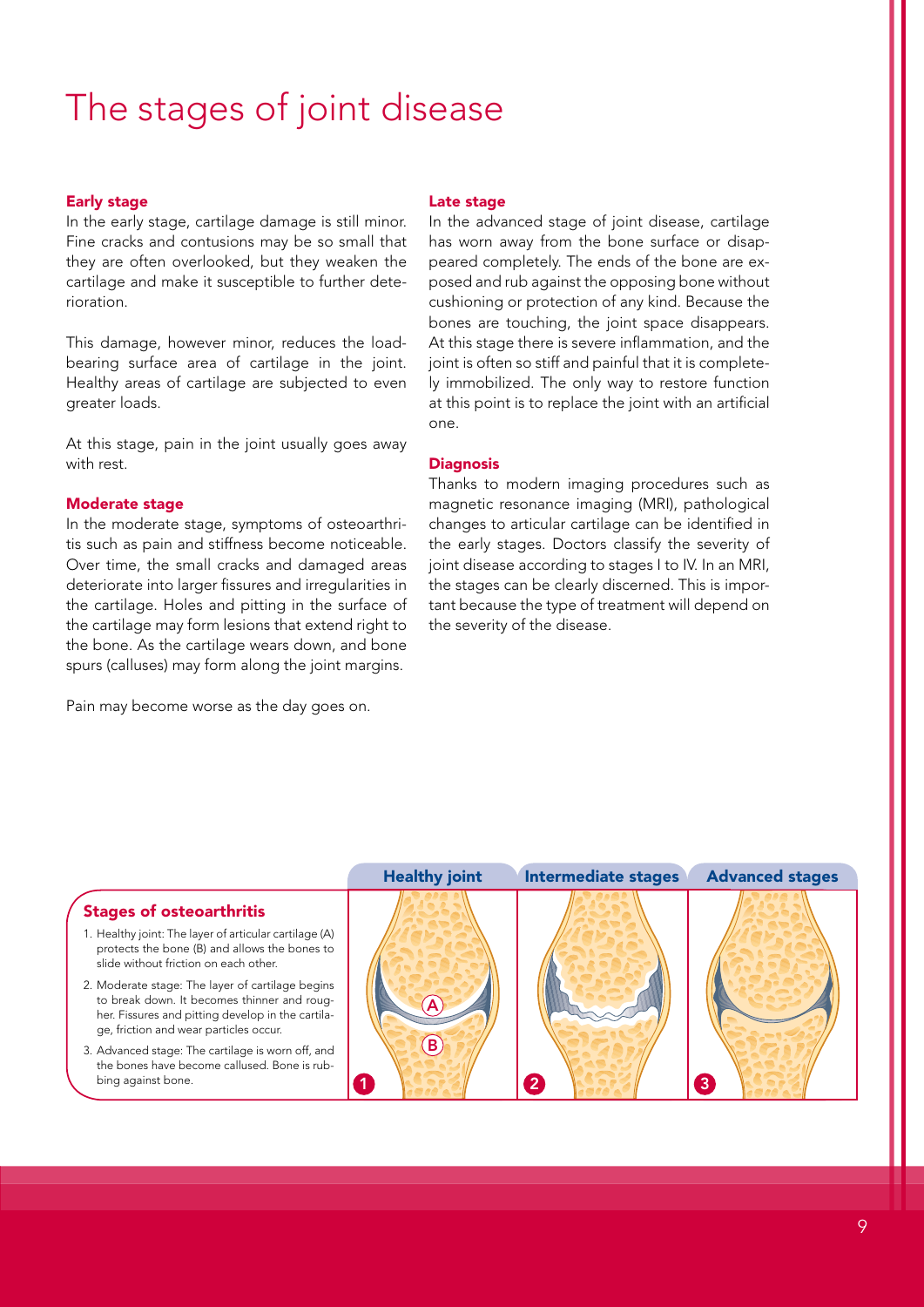### Pain: your body's alarm signal

Pain and inflammation are the most important signals that damage is being done to our bodies. The more cartilage cells are destroyed, the greater the pain and inflammation. These signals cause the body to recruit all of its available resources to repair and eliminate the damage as quickly as possible. However, if the body's defense system – the immune system – cannot repair the damage on its own, disease sets in.

#### Treating symptoms is not enough

If the pain continues and gets worse, we try to avoid it by favoring the affected joint, adopting a pain-relieving position or avoiding movement altogether. While this is a normal response, it further exacerbates the problem. Because we want to avoid pain, we no longer move the joint normally.

This leads to muscle strain, shortening or atrophy of muscles, and shrinking of the joint capsule. Lack of movement results in a reduced supply of nutrients to the joint, and the ligaments that support and stabilize the knee become weaker.

Drugs are often used to treat the pain, but the use of analgesics is often not enough to disrupt this cycle of cartilage damage, pain, reduced mobility and more damage: once the pain is reduced, the patient will tend to once again put stress on the damaged joint, thereby unknowingly causing more damage.

In this situation the body needs allies – helpers that can tackle the underlying cause of the problem.

### Molecular orthopedics

Molecular orthopedics seeks to understand the biological causes of musculoskeletal disorders, and to develop treatments that intervene in and modify the actual disease-causing factors. This field builds on the knowledge of many disciplines, including orthopedics, molecular biology and physiology. Molecular orthopedics has identified a number of important factors that contribute to osteoarthritis, thus leading the way to the development of treatments for this hitherto incurable disease.

For example, scientists have discovered that the protein interleukin-1 (IL-1), a type of pro-inflammatory cytokine, is one of the main culprits in osteoarthritis.

As one of the components of our immune system, IL-1 has the ability to modify the functions of other cells. This can be positive, as for example when

it enables the body's "repair troops" to quickly reach an area where damage has occurred. However, IL-1 also triggers inflammation and pain inside the joint. These negative effects are one of the main causes behind the destruction of cartilage in osteoarthritis. Identifying the cause of a problem, however, is not enough to be able to eliminate it.

In the late 1980s, a group of researchers in the United States discovered a protein that drives away the pro-inflammatory interleukin-1; they named it interleukin-1 receptor antagonist (IL-1Ra).

Thus, pro-inflammatory IL-1 is a "bad protein," and IL-1Ra is a "good protein" that fights off IL-1 and prevents it from causing inflammation and damage to cartilage.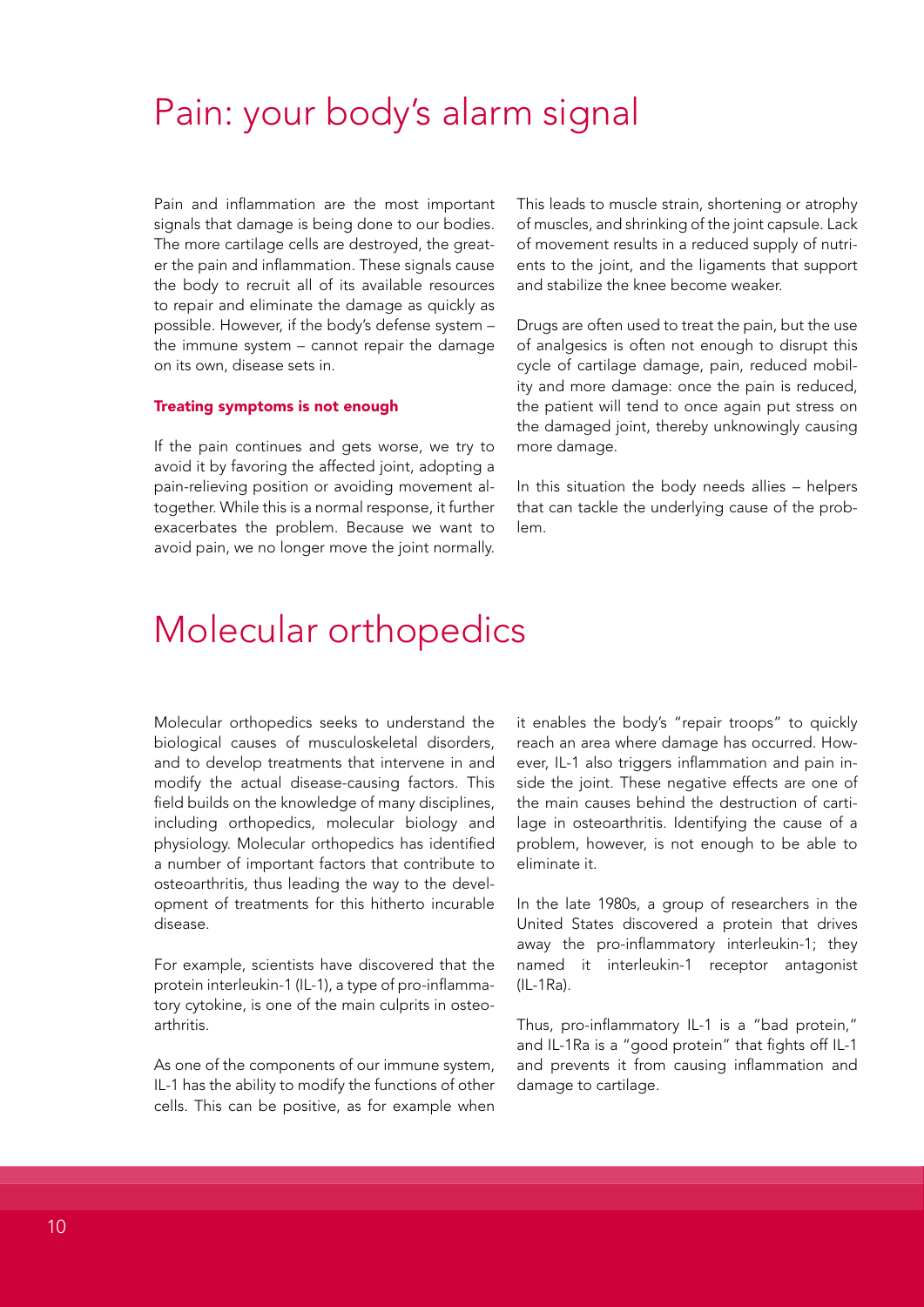# "Bad proteins" destroy cartilage

All reactions in our bodies are biochemical processes that share one overriding goal: to maintain a balance in order to ensure the health of the organism. Today, modern technologies give us the tools to identify the mechanisms involved in the causes and effects of disease. In the case of osteoarthritis, the mechanism can be traced primarily to a single, naturally occurring "bad-guy protein" that causes breakdown of cartilage, inflammation and pain: interleukin-1.

But we also have a natural "good-guy protein" that comes to the rescue by blocking the negative effects of interleukin-1. For the sake of simplicity, we will refer to this good protein, which goes by the scientific name interleukin-1 receptor antagonist, as the "anti-arthritis protein." A number of other "good proteins" and growth factors that are active in fighting osteoarthritis have also been identified.

In people with healthy joints, the "good" and "bad" proteins are present in roughly equal numbers, so that a natural equilibrium is maintained. People with osteoarthritis, on the other hand, have too many destructive "bad" proteins and too few of the "good" proteins that fight them off. As a result, the body can no longer defend itself from the overwhelming forces of inflammation or stop the process of cartilage deterioration.

### "Good proteins" protect cartilage

The team of Düsseldorf-based researchers around orthopedist Peter Wehling and molecular biologist Julio Reinecke put their heads together to find a way of defeating the destructive proteins. What would happen, they wondered, if the level of anti-arthritis proteins could be increased to the point that there would be enough "good proteins" in the joint to neutralize the powerful, pro inflammatory attackers? In order to overcome this enemy on the battlefield, the concentration of natural interleukin-1 antagonists would need to be increased many times.

The scientists wanted to exploit the natural healing mechanisms of the human body in order to be able to intervene at a more fundamental level in the osteoarthritis disease process. For the first time, proteins naturally produced by the body itself – "endogenous proteins" – would be used to treat osteoarthritis. Their research showed that the "anti-arthritis proteins" were produced by certain blood cells, more specifically by a variety of immune cells from the family of white blood cells. Since the articular cartilage has no blood vessels, the inhibitory substance produced by the blood cells could not be carried to the cartilage by the blood system, but would have to be administered locally to the joint.

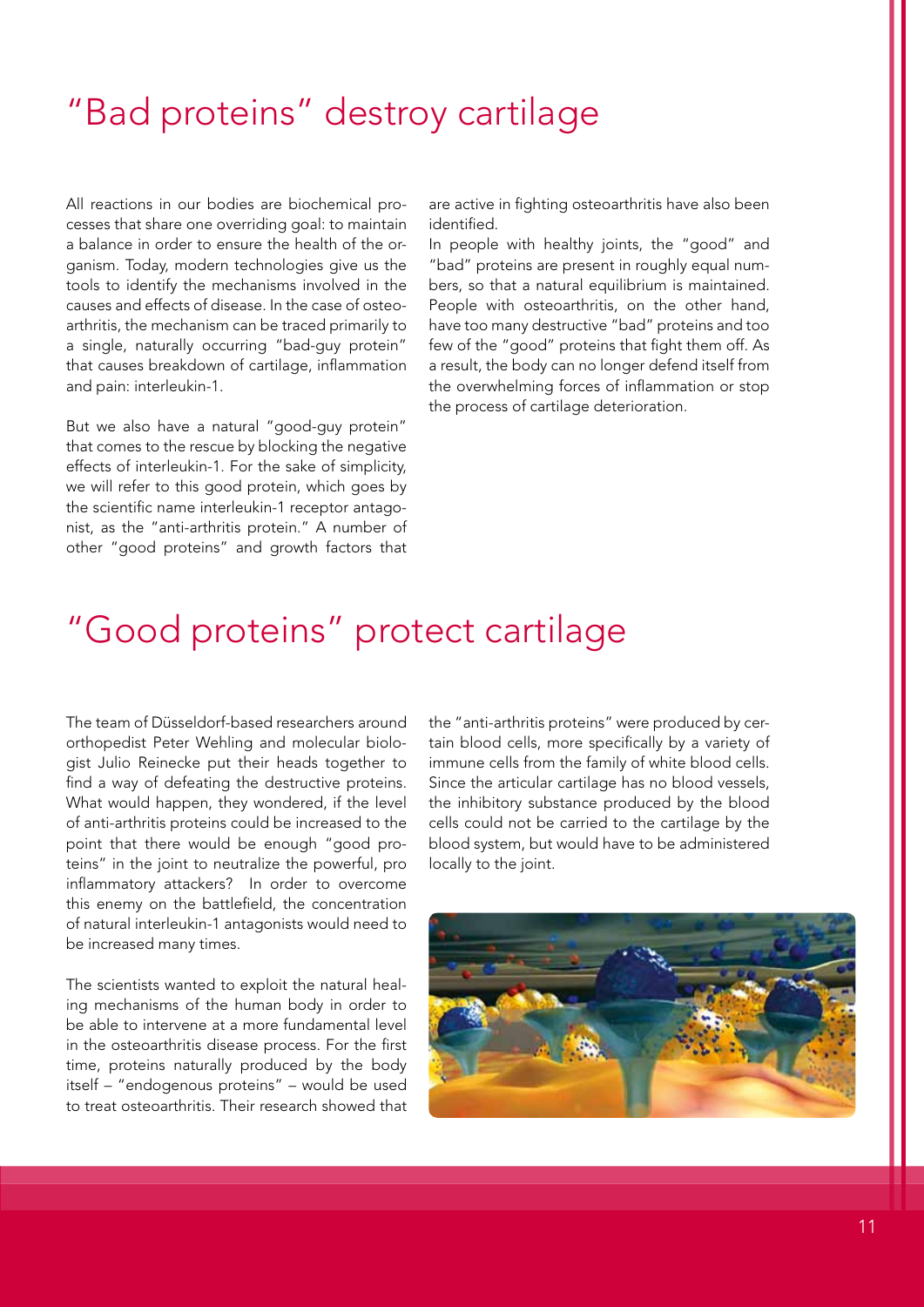### Treatments for osteoarthritis

The early and moderate stages of osteoarthritis are generally treated non-surgically. In the later stages, surgery may be recommended.

#### **Medications**

The purpose of drug therapy is to treat pain and improve joint functioning. A range of pain medications from mild to strong are available. Nonsteroidal anti-rheumatic drugs are frequently used since they relieve pain and also reduce inflammation. Many of these pain relievers bring about rapid pain improvement in the short term, but in the longer term they have side effects, and they do not act on the underlying causes of the disease.

Glucosamine is also sometimes recommended to support cartilage metabolism. This drug is said to delay the symptoms of osteoarthritis and to slow the breakdown of cartilage.

#### **Injections**

Injections of cortisone, hyaluronic acid or proteins are often used to treat osteoarthritis. The advantage of these treatments is that the active ingredient is administered at high concentrations directly to the joint where it is needed. Intraarticular injections are routine orthopedic treatments that, when performed according to accepted medical practice, are well tolerated.

#### **Cortisone**

Injections of corticosteroid medication may be recommended in inflammatory osteoarthritis, since corticosteroids have a strong anti-inflammatory and analgesic effect. Swelling is generally reduced significantly. However, too frequent corticosteroid injections can further damage joint cartilage, so the beneficial effects must be weighed against the potential side effects.

#### Hyaluronic acid

Hyaluronic acid (HA) is naturally present in joint fluid. It helps the parts of the joint to slide freely. The idea of injecting hyaluronic acid directly into the joints of patients with osteoarthritis is that it will "lubricate" the worn joint, allowing the bones to move more smoothly and with less pain. Scientific debate is open whether HA is superior to placebo.

#### Non-drug therapies

The aim of non-drug therapies is to stabilize the joint, strengthen the surrounding muscles and improve joint functioning. Physical therapy can be particularly beneficial in helping to improve flexibility and mobility and reduce pain. Acupuncture is another treatment modality that may be particularly effective in reducing the pain of osteoarthritis. Other methods that may be beneficial are water exercise, hot and cold packs, electrostimulation and hydrotherapy.

#### **Surgery**

In moderate arthritis, arthroscopic joint surgery is used, with varying success, to smooth the surface of the cartilage and remove cartilage fragments from the joint. In advanced cases of osteoarthritis, joint pain can only be alleviated by eliminating the mechanical source of the problem. When osteoarthritis has become very severe, joint replacement, especially of hips and knees, is often successful.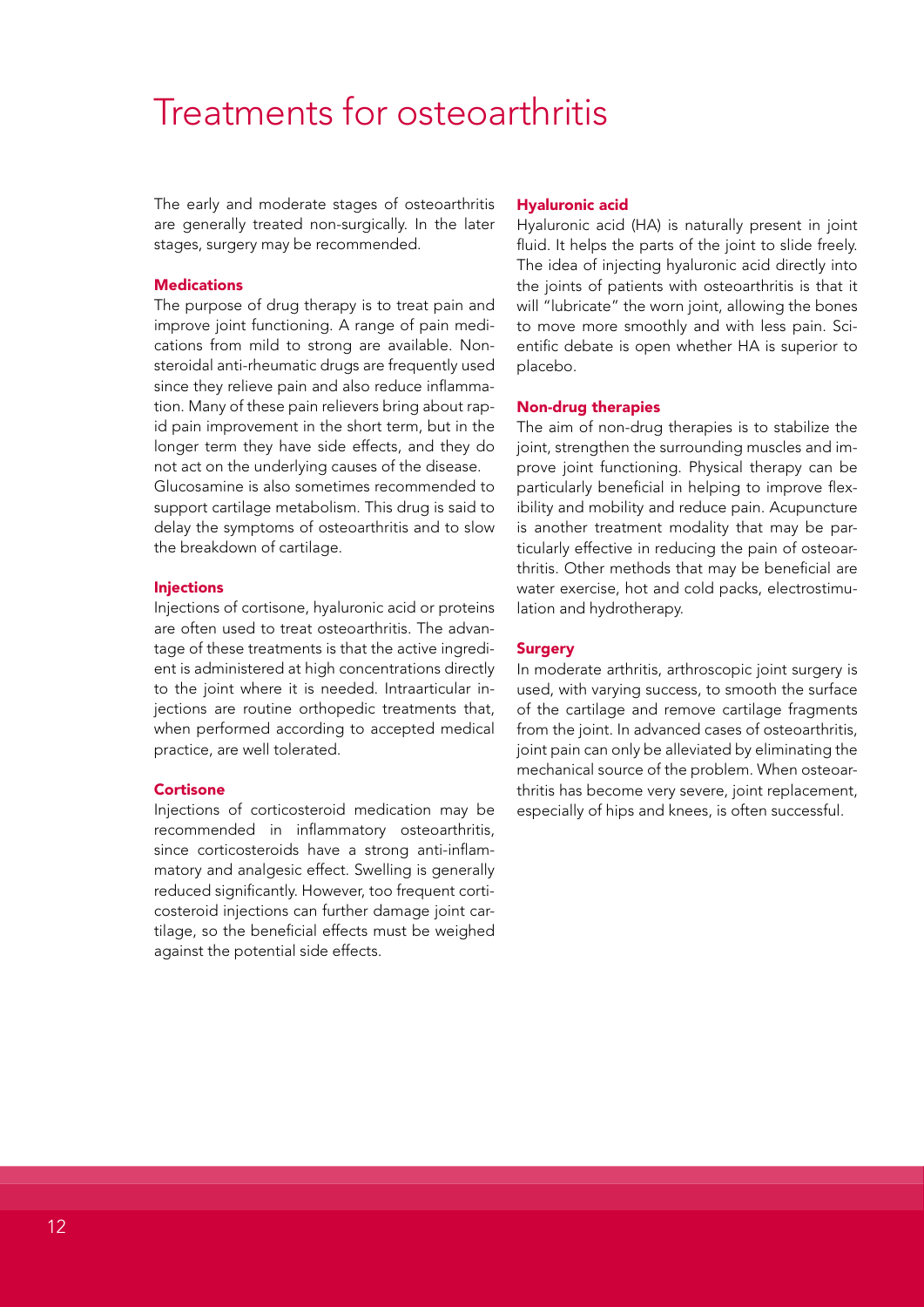# Orthokine®-therapy

Orthokine®-therapy consists of obtaining "antiarthritis proteins" and growth factors from the patient's own blood, and then injecting these endogenous substances back into the affected joint. In order to do so, the physician first collects blood from a vein in the patient's arm using a special syringe. The syringe containing the blood is stored for several hours in an insulated container at body temperature (incubation). During this time, the blood cells in the syringe are encouraged, by a complex mechanism, to produce high levels of the "good" proteins. After this, the sample is centrifuged to separate solid components of the blood from the serum. The serum contains elevated concentrations of the patient's own – or endogenous – "good" proteins, which are beneficial for osteoarthritis treatment. Finally, the serum is filled into syringes and subsequently administered directly to the affected joint by injection.

In this way, the imbalance of "good" and "bad" proteins is corrected. Orthokine®-therapy provides a means of increasing the level of "good proteins" directly in the joint, where they can successfully fend off the destructive, pro-inflammatory proteins. The "anti-arthritis proteins" attach to very specific sites (receptors) on the cartilage and synovial membrane cells, thereby preventing the damaging, pro-inflammatory proteins from attacking these cells. Because they are administered directly to the joint, the protective proteins act where they are needed to prevent further cartilage breakdown, inflammation and pain. This method harnesses the body's own natural medicine to treat osteoarthritis.

#### Endogenous proteins – your allies in treating

O joint pain

- O cartilage breakdown
- O inflammation

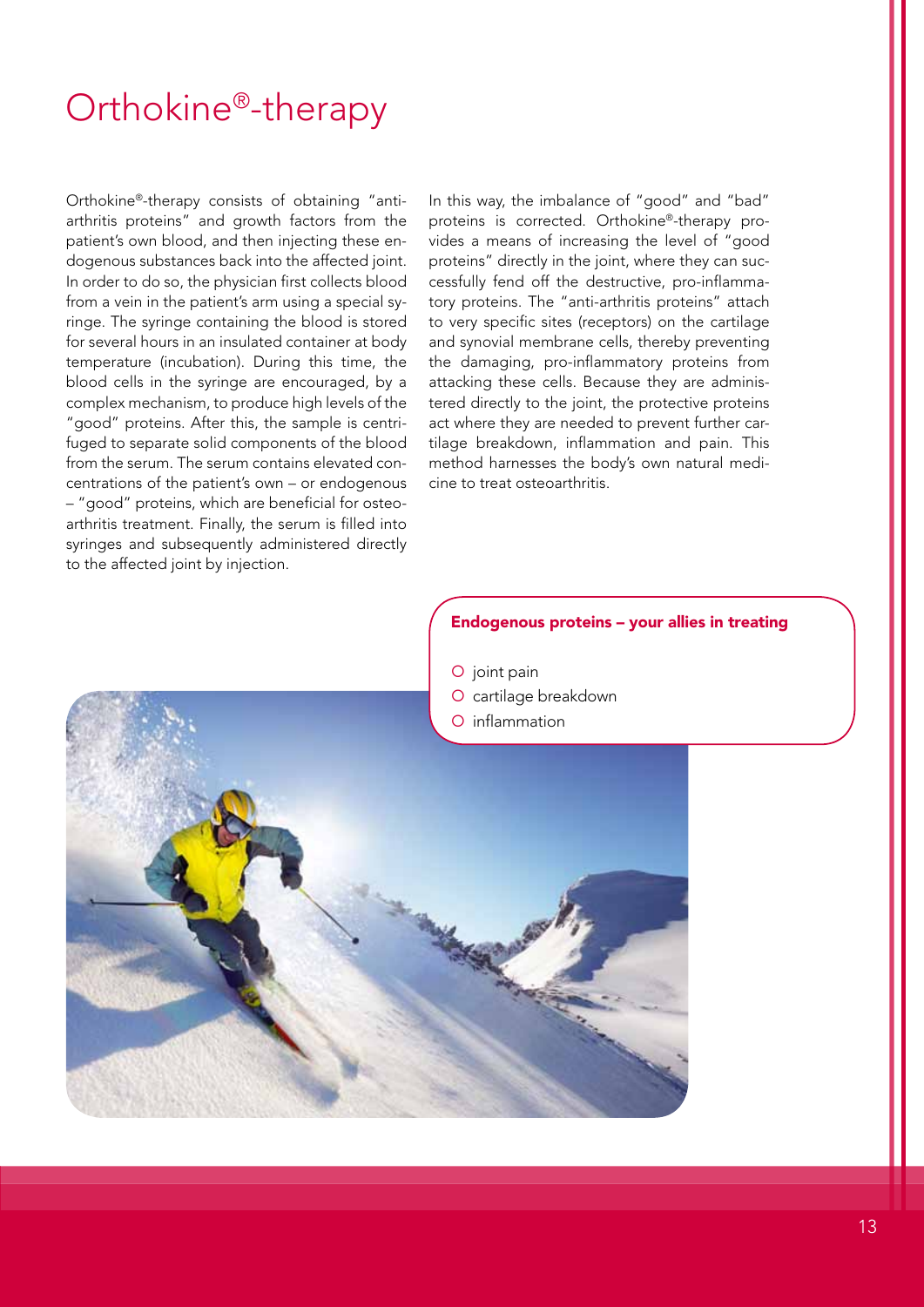# When is Orthokine<sup>®</sup>-therapy indicated?

Side effects are remarkably rare in Orthokine® therapy. It can be used for osteoarthritis of the following joints:

- knees
- hips
- ankles
- toes
- shoulders
- elbows
- hands and fingers
- spine

#### Orthokine®-therapy is indicated for

- O knee joints
- O hip joints
- O ankle joints
- O toe joints
- O shoulder joints
- O elbow joints
- hand and finger joints
- O vertebral joints of the spine

Orthokine®-therapy has also proven very successful in the treatment of prolapsed discs and sciatica. It has been used successfully for inflammations of tendons and ligaments too (e.g. Achilles tendon, Patella tendon, tennis elbow).

This biological therapy makes the body's own healing proteins available for the effective treatment of early to moderate osteoarthritis by inhibiting further cartilage damage in the joint. The natural healing mechanisms of the human body are harnessed to intervene against the underlying causes of disease, with the goal of protecting the remaining cartilage cells against further damage.

Even briefer treatment success can delay the need for joint replacement for a considerable length of time or avoid it altogether. Endogenous proteins are strong allies in the fight against osteoarthritis and in the quest to improve the quality of life of those struggling with this disease.